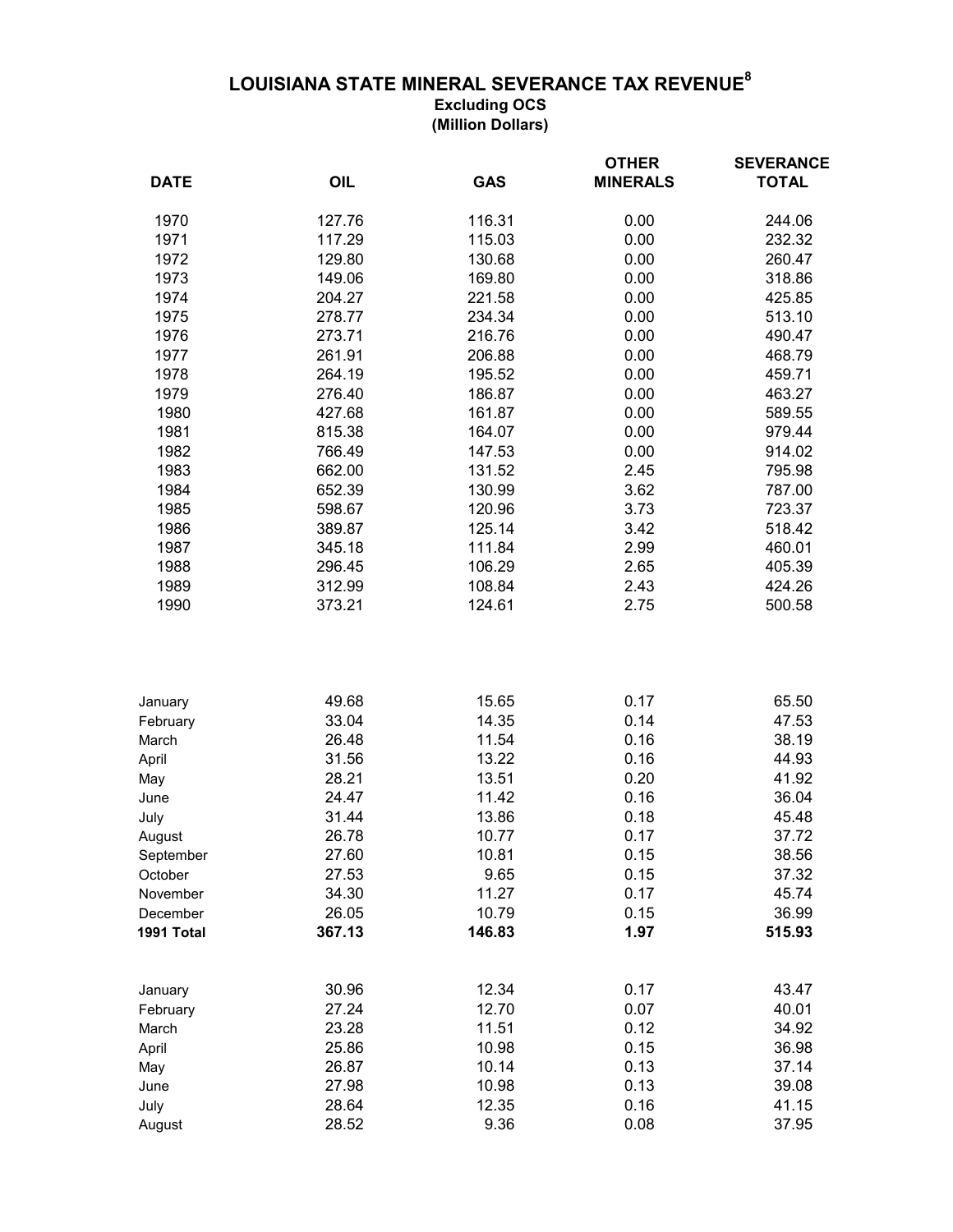| September              | 27.74          | 9.58            | 0.20         | 37.52          |
|------------------------|----------------|-----------------|--------------|----------------|
| October                | 22.05          | 7.36            | 0.12         | 29.53          |
| November               | 34.49          | 9.89            | 0.15         | 44.53          |
| December               | 22.45          | 9.05            | 0.16         | 31.66          |
| 1992 Total             | 326.07         | 126.24          | 1.63         | 453.94         |
| January                | 25.21          | 7.76            | 0.08         | 33.05          |
| February               | 26.97          | 10.15           | 0.13         | 37.24          |
| March                  | 24.93          | 10.13           | 0.19         | 35.25          |
| April                  | 24.74          | 9.31            | 0.10         | 34.16          |
| May                    | 25.82          | 9.07            | 0.10         | 34.99          |
| June                   | 25.34          | 8.40            | 0.13         | 33.87          |
| July                   | 23.65          | 7.54            | 0.19<br>0.18 | 31.38          |
| August<br>September    | 21.22<br>22.24 | 8.99<br>8.56    | 0.22         | 30.39<br>31.02 |
| October                | 22.86          | 9.04            | 0.14         | 32.04          |
| November               | 21.33          | 9.04            | 0.15         | 30.52          |
| December               | 19.37          | 9.31            | 0.16         | 28.85          |
| 1993 Total             | 283.68         | 107.32          | 1.76         | 392.76         |
|                        |                |                 |              |                |
| January                | 17.52          | 9.26            | 0.14         | 26.92          |
| February               | 17.48<br>16.55 | 9.05<br>9.67    | 0.15<br>0.17 | 26.68<br>26.39 |
| March<br>April         | 14.56          | 8.47            | 0.15         | 23.18          |
| May                    | 20.76          | 9.24            | 0.20         | 30.20          |
| June                   | 21.33          | 9.01            | 0.22         | 30.56          |
| July                   | 20.42          | 9.21            | 0.13         | 29.76          |
| August                 | 21.77          | 10.11           | 0.20         | 32.07          |
| September              | 20.91          | 10.63           | 0.16         | 31.70          |
| October                | 18.03          | 9.78            | 0.15         | 27.96          |
| November               | 19.00<br>21.08 | 9.92            | 0.15         | 29.06<br>31.51 |
| December<br>1994 Total | 229.40         | 10.24<br>114.58 | 0.19<br>2.02 | 346.00         |
|                        |                |                 |              |                |
| January                | 19.28          | 9.74            | 0.15         | 29.17          |
| February               | 18.69          | 10.22           | 0.14         | 29.04          |
| March                  | 18.99<br>20.69 | 9.51<br>9.31    | 0.14<br>0.15 | 28.64<br>30.15 |
| April<br>May           | 19.42          | 10.50           | 0.15         | 30.07          |
| June                   | 23.88          | 10.16           | 0.25         | 34.29          |
| July                   | 19.08          | 9.18            | 0.11         | 28.37          |
| August                 | 18.80          | 9.20            | 0.21         | 28.21          |
| September              | 18.31          | 8.32            | 0.15         | 26.78          |
| October                | 18.90          | 7.72            | 0.13         | 26.75          |
| November               | 17.03          | 7.35            | 0.13         | 24.51          |
| December               | 20.31          | 13.37           | 0.16         | 33.84          |
| 1995 Total             | 233.37         | 114.58          | 1.85         | 349.80         |
| January                | 20.56          | 7.59            | 0.16         | 28.30          |
| February               | 18.86          | 6.68            | 0.13         | 25.68          |
| March                  | 17.31          | 8.00            | 0.19         | 25.50          |
| April                  | 23.18          | 7.66            | 0.11         | 30.95          |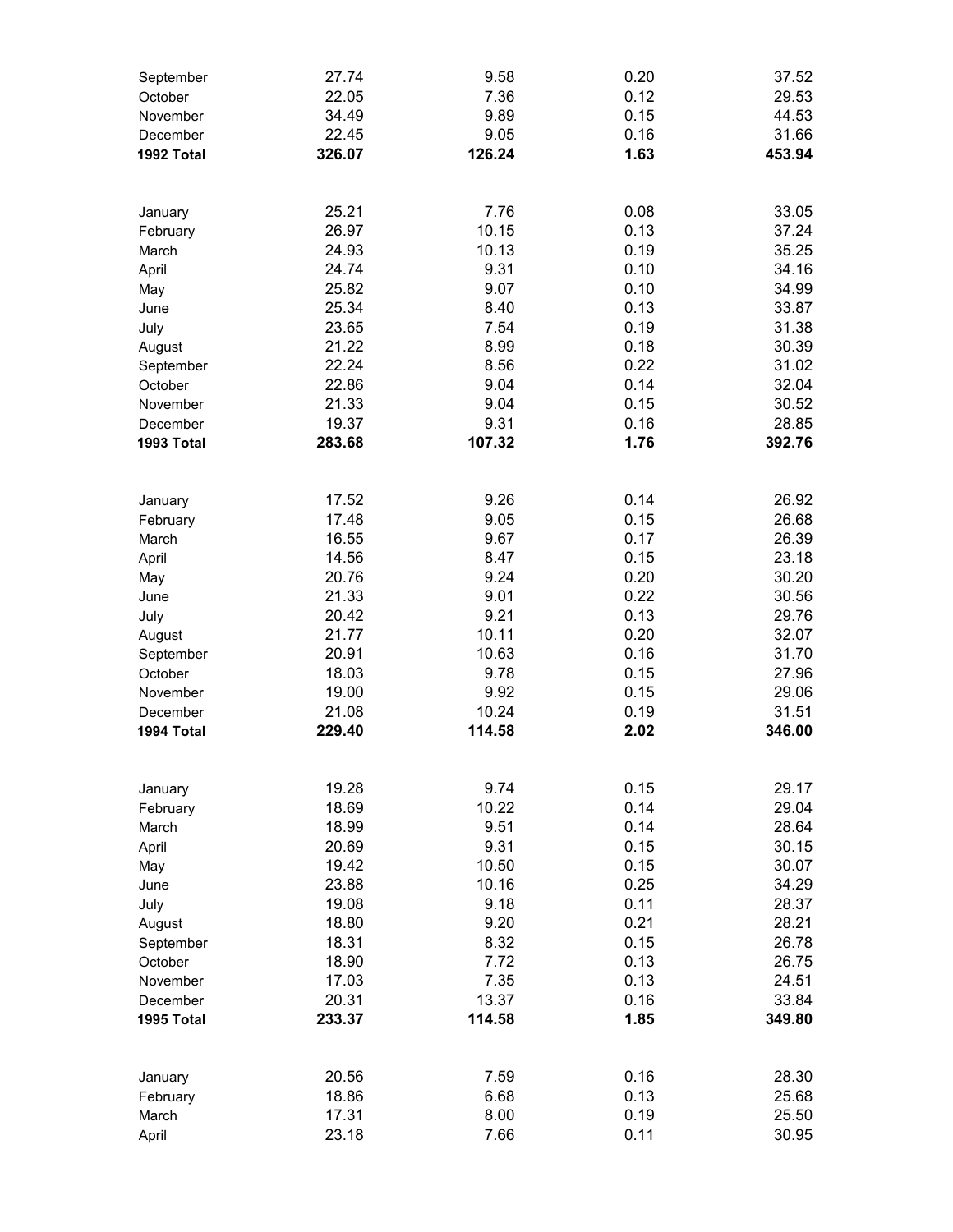| May        | 24.45  | 7.96          | 0.18         | 32.60          |
|------------|--------|---------------|--------------|----------------|
| June       | 23.06  | 8.74          | 0.14         | 31.94          |
| July       | 20.29  | 8.24          | 0.15         | 28.67          |
| August     | 21.12  | 7.44          | 0.17         | 28.73          |
| September  | 25.98  | 9.73          | 0.19         | 35.91          |
| October    | 24.05  | 8.84          | 0.19         | 33.09          |
| November   | 27.70  | 9.32          | 0.09         | 37.11          |
| December   | 23.79  | 8.39          | 0.18         | 32.36          |
| 1996 Total | 270.36 | 98.60         | 1.88         | 370.84         |
|            |        |               |              |                |
|            |        |               |              |                |
| January    | 29.03  | 10.06         | 0.20         | 39.30          |
| February   | 27.51  | 9.14          | 0.09         | 36.73          |
| March      | 19.82  | 8.81          | 0.13         | 28.77          |
| April      | 21.76  | 8.60          | 0.14         | 30.50          |
| May        | 18.85  | 8.89          | 0.15         | 27.89          |
| June       | 21.35  | 8.23          | 0.14         | 29.72          |
| July       | 18.82  | 8.99          | 0.17         | 27.98          |
| August     | 19.45  | 9.95          | 0.17         | 29.58          |
| September  | 21.13  | 11.04         | 0.14         | 32.32          |
| October    | 17.99  | 12.02         | 0.15         | 30.15          |
| November   | 21.64  | 11.40         | 0.17         | 33.22          |
| December   | 19.77  | 11.13         | 0.20         | 31.10          |
| 1997 Total | 257.13 | 118.27        | 1.85         | 377.25         |
|            |        |               |              |                |
| January    | 14.29  | 11.35         | 0.12         | 25.77          |
| February   | 16.41  | 10.03         | 0.09         | 26.54          |
| March      | 15.61  | 11.17         | 0.16         | 26.94          |
| April      | 13.25  | 9.04          | 0.09         | 22.37          |
| May        | 12.42  | 12.20         | 0.10         | 24.71          |
| June       | 12.76  | 10.13         | 0.11         | 23.00          |
| July       | 11.65  | 11.03         | 0.15         | 22.83          |
| August     | 11.13  | 10.13         | 0.12         | 21.37          |
| September  | 11.19  | 10.18         | 0.13         | 21.49          |
| October    | 10.40  | 9.83          | 0.13         | 20.36          |
| November   | 10.08  | 7.59          | 0.10         | 17.77          |
| December   | 9.76   | 8.31          | 0.11         | 18.18          |
| 1998 Total | 148.96 | 120.98        | 1.40         | 271.34         |
|            |        |               |              |                |
|            | 9.16   | 9.04          | 0.24         | 18.45          |
| January    | 9.69   | 9.50          | 0.07         | 19.26          |
| February   |        |               |              | 19.12          |
| March      | 8.11   | 10.81<br>7.77 | 0.20<br>0.25 | 18.91          |
| April      | 10.89  |               |              |                |
| May        | 12.20  | 9.53          | 0.12         | 21.85<br>22.20 |
| June       | 13.82  | 8.26          | 0.13         |                |
| July       | 13.38  | 8.93          | 0.16         | 22.48          |
| August     | 17.17  | 9.37          | 0.11         | 26.64          |
| September  | 18.43  | 7.04          | 0.15         | 25.62          |
| October    | 19.80  | 7.49          | 0.10         | 27.39          |
| November   | 19.86  | 7.38          | 0.16         | 27.40          |
| December   | 18.79  | 7.35          | 0.13         | 26.27          |
| 1999 Total | 171.29 | 102.48        | 1.82         | 275.60         |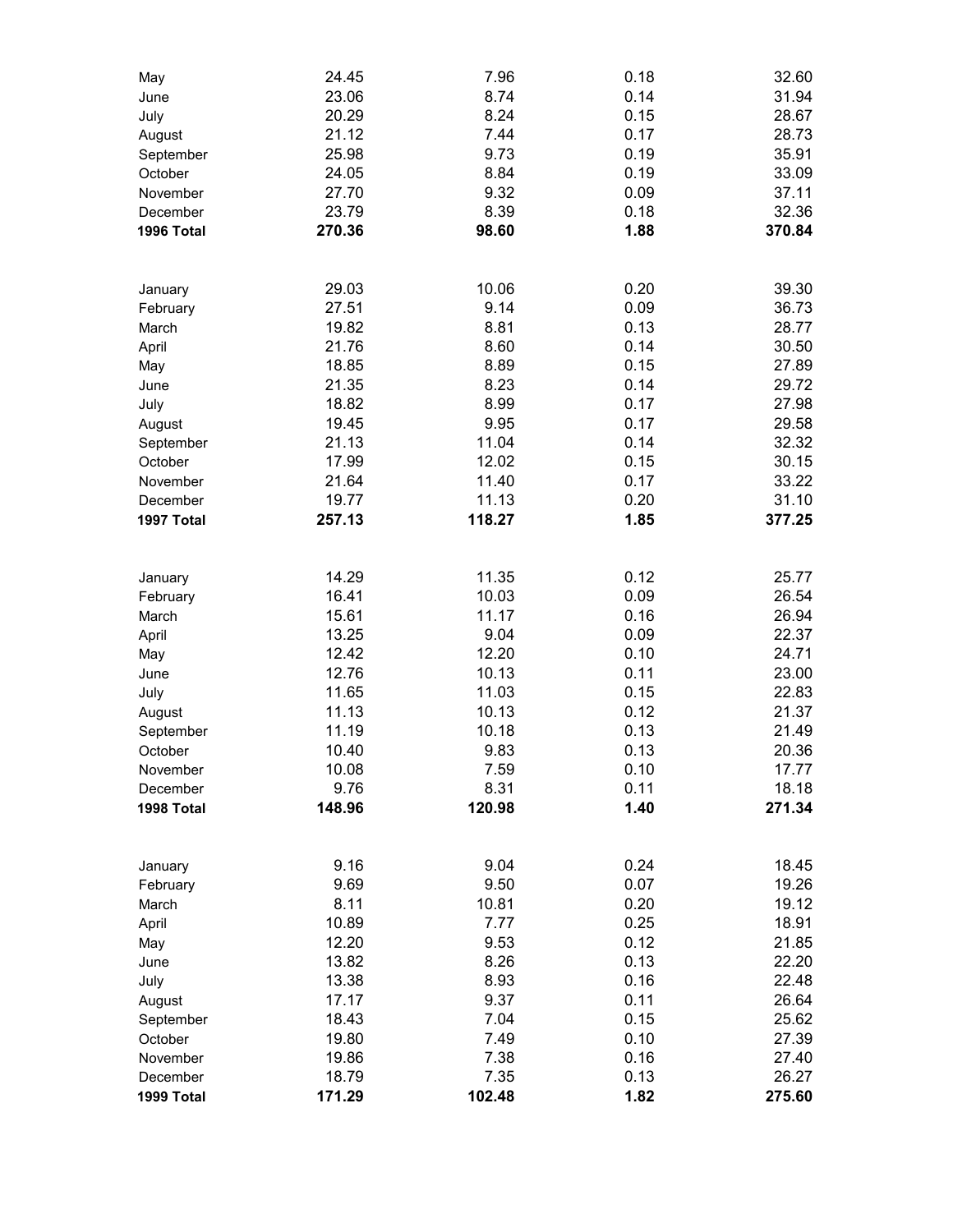| January             | 23.00          | 8.28           | 0.10         | 31.38          |
|---------------------|----------------|----------------|--------------|----------------|
| February            | 31.69          | 8.20           | 0.11         | 40.00          |
| March               | 24.86          | 7.96           | 0.17         | 32.98          |
| April               | 24.64          | 6.38           | 0.08         | 31.10          |
| May                 | 24.43          | 8.10           | 0.11         | 32.65          |
| June                | 31.55          | 7.71           | 0.17         | 39.43          |
| July                | 42.16          | 8.73           | 0.11         | 50.99          |
| August              | 27.48          | 8.68           | 0.12         | 36.27          |
| September           | 28.06          | 8.91           | 0.14         | 37.10          |
| October             | 30.56          | 11.19          | 0.11         | 41.85          |
| November            | 18.93          | 9.55           | 0.14         | 28.62          |
| December            | 30.15          | 10.65          | 0.15         | 40.95          |
| 2000 Total          | 337.51         | 104.32         | 1.50         | 443.33         |
|                     |                |                |              |                |
| January             | 28.07          | 10.12          | 0.08         | 38.27          |
| February            | 23.65          | 9.67           | 0.10         | 33.42          |
| March               | 27.09          | 11.27          | 0.13         | 38.48          |
| April               | 23.22          | 8.55           | 0.14         | 31.91          |
| May                 | 22.99          | 7.58           | 0.15         | 30.72          |
| June                | 23.30          | 10.81          | 0.10         | 34.20          |
| July                | 25.64          | 11.19          | 0.18         | 37.00          |
| August              | 22.00          | 14.98          | 0.14         | 37.12          |
| September           | 23.69          | 20.15          | 0.15         | 43.99          |
| October             | 26.84          | 20.49          | 0.18         | 47.51          |
| November            | 18.85          | 20.47          | 0.16         | 39.48          |
| December            | 16.63          | 20.49          | 0.15         | 37.27          |
| 2001 Total          | 281.95         | 165.77         | 1.65         | 449.38         |
|                     |                |                |              |                |
| January             | 19.68          | 22.23          | 0.12         | 42.04          |
| February            | 15.33          | 19.29          | 0.10         | 34.72          |
| March               | 20.37          | 19.50          | 0.13         | 40.00          |
| April               | 0.00           | 0.00           | 0.00         | 0.00           |
| May                 | 22.51          | 19.84          | 0.10         | 42.45          |
| June                | 20.82          | 17.56          | 0.14         | 38.53          |
| July                | 21.11          | 18.85          | 0.15         | 40.11          |
| August              | 28.68          | 13.86          | 0.15         | 42.69          |
| September           | 21.32          | 11.67          | 0.07         | 33.06          |
| October             | 28.14          | 10.77          | 0.18         | 39.08          |
| November            | 19.18          | 10.92          | 0.11         | 30.21          |
| December            | 18.70          | 9.00           | 0.07         | 27.77          |
| 2002 Total          | 235.84         | 173.51         | 1.33         | 410.67         |
|                     |                |                |              |                |
| January             | 46.62          | 10.41          | 0.13         | 57.16          |
| February            | 24.39          | 9.89           | 0.14         | 34.42          |
| March               | 26.75          | 9.43           | 0.15         | 36.33          |
| April               | 27.07          | 9.91           | 0.14         | 37.12          |
| May                 | 25.41          | 10.88          | 0.11         | 36.40          |
| June                | 23.59          | 12.07          | 0.15         | 35.80          |
| July                | 24.62          | 11.55          | 0.20         | 36.37          |
| August              | 24.95          | 14.47          | 0.10         | 39.52          |
| September           | 20.99          | 15.60          | 0.17         | 36.75          |
| October<br>November | 23.86<br>22.76 | 15.85<br>16.56 | 0.15<br>0.13 | 39.85<br>39.46 |
|                     |                |                |              |                |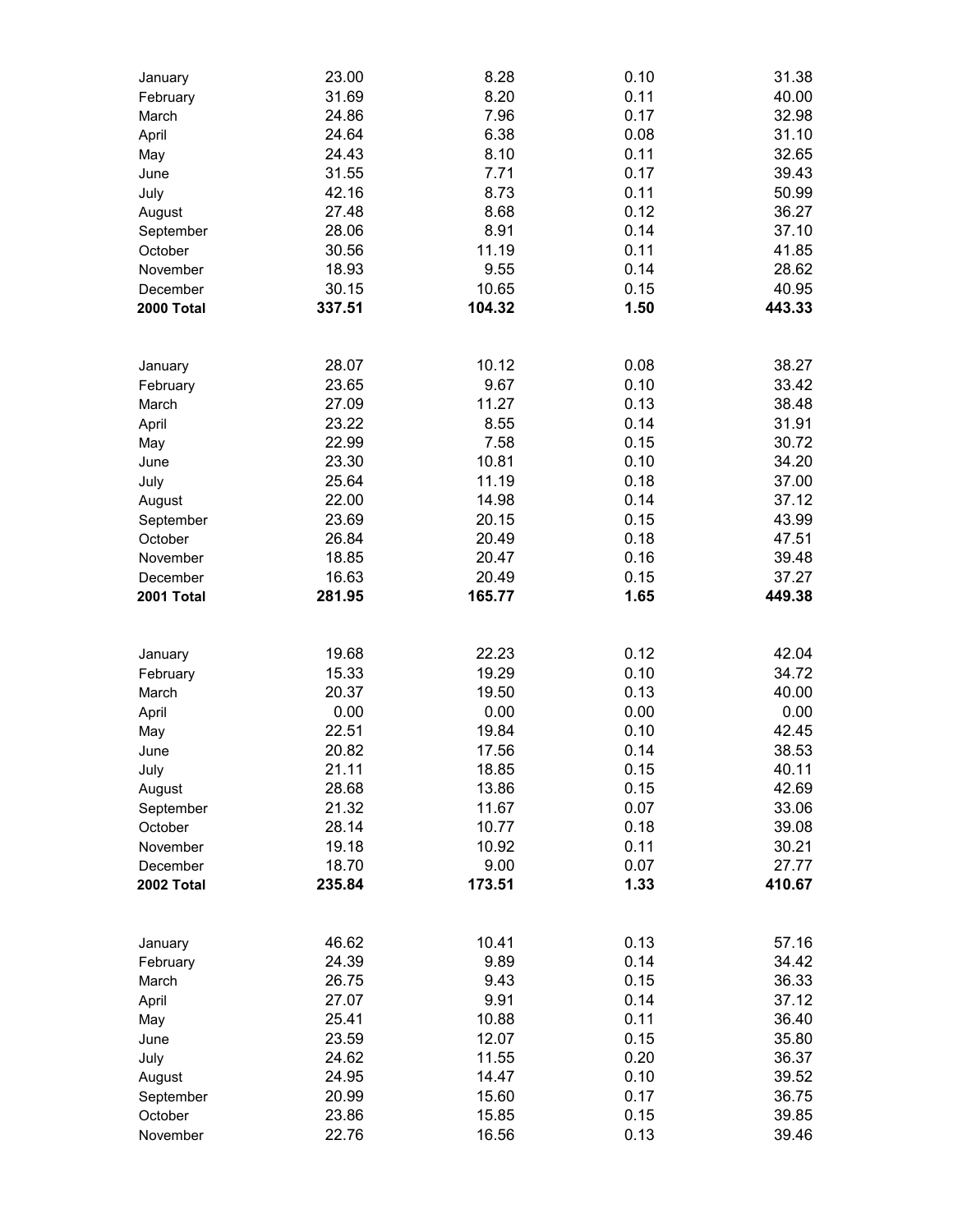| December<br>2003 Total        | 25.68<br>316.70 | 15.51<br>152.13 | 0.14<br>1.70 | 41.34<br>470.53 |
|-------------------------------|-----------------|-----------------|--------------|-----------------|
|                               |                 |                 |              |                 |
| January                       | 3.82            | 3.77            | 0.03         | 7.63            |
| February                      | 34.39           | 19.78           | 0.23         | 54.40           |
| March                         | 38.36           | 20.94           | 0.15         | 59.45           |
| April                         | 23.74           | 13.18           | 0.15         | 37.06           |
| May                           | 26.97           | 20.22           | 0.11         | 47.31           |
| June                          | 25.97<br>44.77  | 17.16           | 0.15         | 43.28           |
| July                          | 26.77           | 20.58<br>16.33  | 0.19<br>0.20 | 65.54<br>43.30  |
| August<br>September           | 24.45           | 14.01           | 0.13         | 38.58           |
| October                       | 41.83           | 30.05           | 0.19         | 72.07           |
| November                      | 45.67           | 26.14           | 0.12         | 71.92           |
| December                      | 23.02           | 14.57           | 0.10         | 37.69           |
| 2004 Total                    | 359.77          | 216.73          | 1.73         | 578.23          |
|                               |                 |                 |              |                 |
| January                       | 29.65           | 22.23           | 0.18         | 52.06           |
| February                      | 46.14           | 20.59           | 0.07         | 66.80           |
| March                         | 36.00           | 18.78           | 0.19         | 54.97           |
| April                         | 37.77           | 17.89           | 0.10         | 55.76           |
| May                           | 51.50           | 21.35           | 0.18         | 73.03           |
| June                          | 28.67           | 18.38           | 0.13         | 47.18           |
| July                          | 33.99           | 19.91           | 0.15         | 54.06           |
| August                        | 48.80           | 22.03           | 0.19         | 68.30           |
| September                     | 42.02           | 24.78           | 0.15         | 66.95           |
| October                       | 30.86           | 32.83           | 0.05<br>0.14 | 63.74<br>35.63  |
| November<br>December          | 29.67<br>23.93  | 5.82<br>19.03   | 0.08         | 43.03           |
| 2005 Total                    | 439.00          | 243.62          | 1.61         | 681.50          |
|                               |                 |                 |              |                 |
| January                       | 20.96           | 27.02           | 0.12         | 48.10           |
| February                      | 33.02           | 19.18           | 0.06         | 52.26           |
| March                         | 36.37           | 20.53           | 0.15         | 57.05           |
| April                         | 49.16           | 26.53           | 0.16         | 75.85           |
| May                           | 51.90           | 26.01           | 0.19         | 78.10           |
| June                          | 39.63           | 26.45           | 0.12         | 66.20           |
| July                          | 51.02           | 23.63           | 0.18         | 74.83           |
| August                        | 46.98           | 23.57           | 0.16         | 70.71           |
| September                     | 56.62           | 36.61           | 0.21         | 93.44           |
| October                       | 37.65           | 30.17           | 0.06         | 67.88           |
| November                      | 44.55           | 37.35           | 0.17         | 82.08           |
| December<br><b>2006 Total</b> | 38.44<br>506.31 | 34.34<br>331.40 | 0.13<br>1.69 | 72.91<br>839.41 |
|                               |                 |                 |              |                 |
| January                       | 43.76           | 35.45           | 0.15         | 79.36           |
| February                      | 35.67           | 29.95           | 0.07         | 65.69           |
| March                         | 31.83           | 29.72           | 0.14         | 61.69           |
| April                         | 44.42           | 32.70           | 0.09         | 77.22           |
| May                           | 42.30           | 33.80           | 0.07         | 76.17           |
| June                          | 34.27           | 23.45           | 0.15         | 57.88           |
| July                          | 59.26           | 46.08           | 0.18         | 105.52          |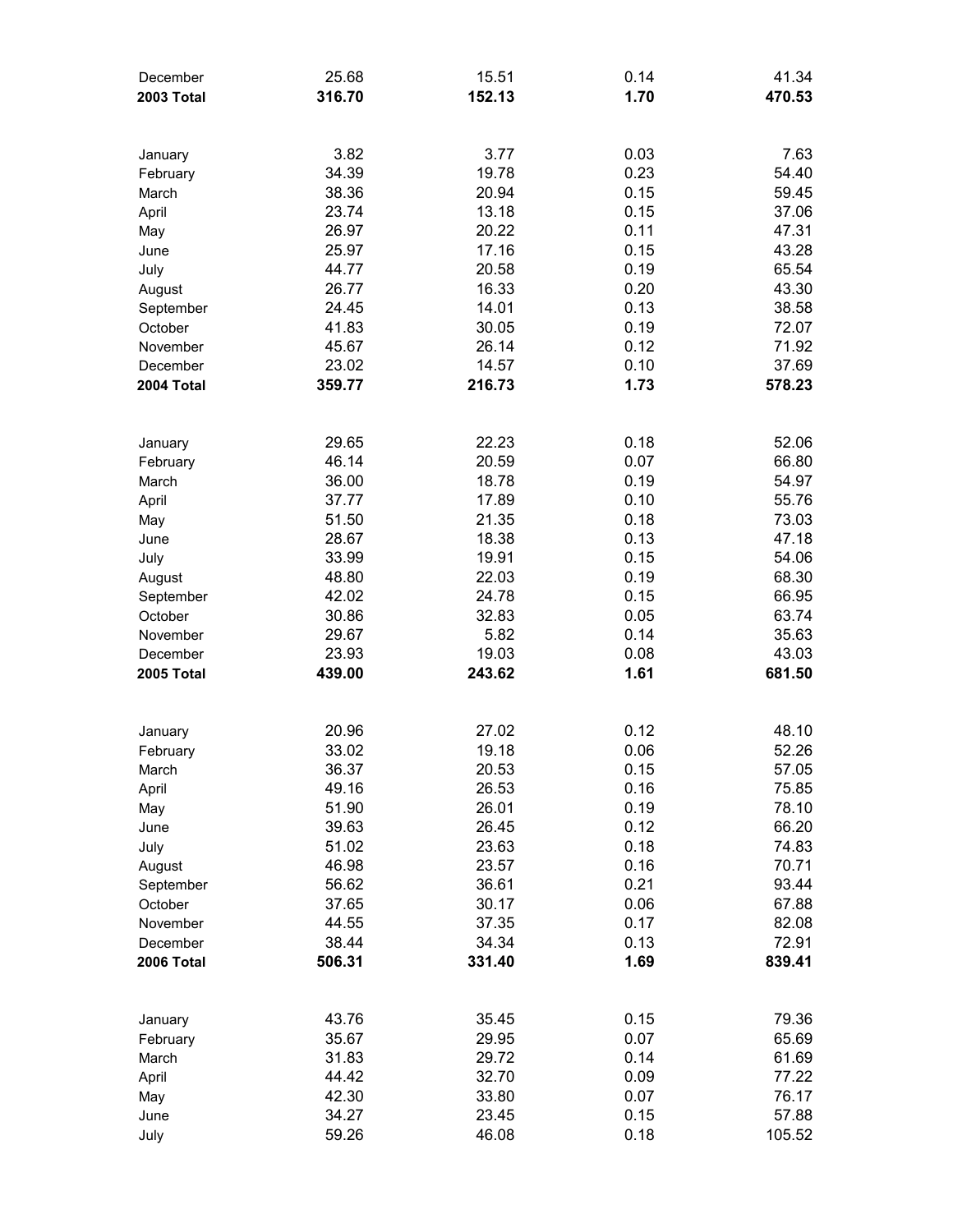| August     | 43.51  | 33.93    | 0.24 | 77.68    |
|------------|--------|----------|------|----------|
| September  | 45.65  | 22.21    | 0.08 | 67.94    |
| October    | 50.14  | 23.54    | 0.19 | 73.87    |
| November   | 48.51  | 23.12    | 0.15 | 71.78    |
| December   | 50.44  | 20.15    | 0.15 | 70.73    |
| 2007 Total | 529.75 | 354.11   | 1.67 | 885.52   |
|            |        |          |      |          |
| January    | 64.71  | 23.58    | 0.14 | 88.43    |
| February   | 53.86  | 27.75    | 0.12 | 81.73    |
| March      | 62.85  | 23.34    | 0.12 | 86.31    |
| April      | 62.59  | 20.70    | 0.09 | 83.38    |
| May        | 79.79  | 27.62    | 0.16 | 107.57   |
| June       | 79.13  | 23.18    | 0.17 | 102.48   |
| July       | 84.16  | 28.22    | 0.13 | 112.51   |
| August     | 52.93  | 10.15    | 0.16 | 63.25    |
| September  | 118.27 | 38.70    | 0.20 | 157.17   |
| October    | 94.28  | 26.22    | 0.10 | 120.60   |
| November   | 45.23  | 19.06    | 0.11 | 64.40    |
| December   | 45.15  | 25.14    | 0.14 | 70.44    |
| 2008 Total | 842.94 | 293.66   | 1.65 | 1,138.25 |
| January    | 39.09  | 27.38    | 0.15 | 66.61    |
| February   | 22.82  | 18.26    | 0.10 | 41.18    |
| March      | 28.68  | 31.48    | 0.23 | 60.38    |
| April      | 15.17  | 15.21    | 0.06 | 30.43    |
| May        | 27.42  | 25.19    | 0.15 | 52.76    |
| June       | 31.75  | 25.62    | 0.16 | 57.54    |
| July       | 37.52  | 27.49    | 0.19 | 65.20    |
| August     | 38.23  | 21.61    | 0.15 | 59.98    |
| September  | 23.07  | 29.05    | 0.09 | 52.20    |
| October    | 43.02  | 24.17    | 0.14 | 67.33    |
| November   | 34.59  | 22.48    | 0.14 | 57.21    |
| December   | 36.15  | 24.25    | 0.09 | 60.49    |
| 2009 Total | 377.51 | 292.18   | 1.63 | 671.32   |
| January    | 33.68  | 17.17    | 0.13 | 50.98    |
| February   | 41.89  | 19.54    | 0.06 | 61.48    |
| March      | 42.40  | 27.55    | 0.16 | 70.10    |
| April      | 36.80  | 6.96     | 0.09 | 43.86    |
| May        | 46.96  | 27.08    | 0.16 | 74.19    |
| June       | 46.44  | 35.13    | 0.17 | 81.74    |
| July       | 46.56  | 29.74    | 0.11 | 76.41    |
| August     | 41.55  | 30.47    | 0.19 | 72.21    |
| September  | 46.97  | $-8.38$  | 0.11 | 38.70    |
| October    | 47.02  | 6.88     | 0.16 | 54.06    |
| November   | 39.07  | 15.63    | 0.12 | 54.82    |
| December   | 47.57  | 16.41    | 0.13 | 64.11    |
| 2010 Total | 516.90 | 224.18   | 1.58 | 742.67   |
| January    | 49.93  | $-17.35$ | 0.05 | 32.63    |
| February   | 50.65  | 11.17    | 0.11 | 61.93    |
| March      | 51.56  | 1.71     | 0.07 | 53.35    |
| April      | 51.32  | 6.02     | 0.14 | 57.48    |
| May        | 58.29  | 16.80    | 0.11 | 75.21    |
| June       | 68.22  | 13.91    | 0.18 | 82.31    |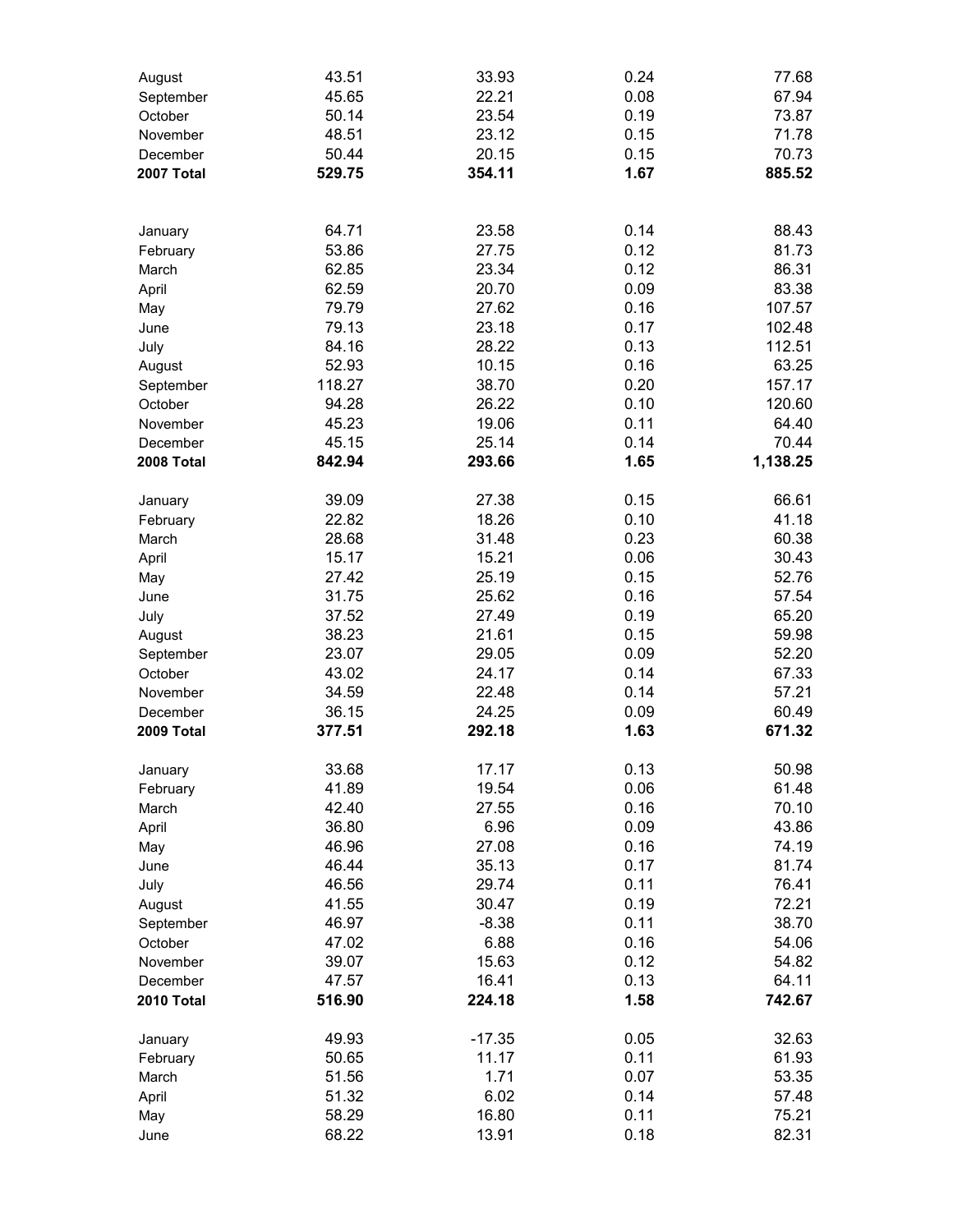| July       | 62.49          | 9.13           | 0.11         | 71.73          |
|------------|----------------|----------------|--------------|----------------|
| August     | 54.72          | 10.71          | 0.14         | 65.57          |
| September  | 60.29          | 6.90           | 0.10         | 67.29          |
| October    | 57.12          | 10.02          | 0.08         | 67.23          |
| November   | 57.07          | 13.47          | 0.15         | 70.69          |
| December   | 55.89          | 15.12          | 0.09         | 71.10          |
| 2011 Total | 677.56         | 97.61          | 1.34         | 776.51         |
|            |                |                |              |                |
| January    | 69.87<br>48.76 | 13.87<br>16.77 | 0.11<br>0.12 | 83.85<br>65.64 |
| February   | 66.24          | 8.91           |              |                |
| March      |                | 6.55           | 0.11         | 75.25          |
| April      | 55.88<br>76.08 | 14.92          | 0.11<br>0.12 | 62.53<br>91.12 |
| May        | 70.12          | 16.05          | 0.09         | 86.26          |
| June       |                |                |              | 81.23          |
| July       | 65.96          | 15.11          | 0.15         | 59.76          |
| August     | 48.36<br>60.75 | 11.32<br>9.45  | 0.08<br>0.10 | 70.31          |
| September  | 54.26          | 12.35          | 0.18         | 66.79          |
| October    | 54.37          | 2.93           | 0.08         | 57.37          |
| November   | 66.13          | 7.00           |              |                |
| December   |                |                | 0.06         | 73.20          |
| 2012 Total | 736.78         | 135.23         | 1.31         | 873.32         |
| January    | 61.51          | $-0.89$        | 0.17         | 60.78          |
| February   | 64.98          | $-6.51$        | 0.09         | 58.57          |
| March      | 68.14          | 7.63           | 0.09         | 75.86          |
| April      | 58.09          | 10.10          | 0.12         | 68.31          |
| May        | 65.92          | 11.82          | 0.10         | 77.84          |
| June       | 63.22          | 12.37          | 0.15         | 75.74          |
| July       | 63.44          | 13.79          | 0.11         | 77.33          |
| August     | 62.53          | 11.70          | 0.13         | 74.35          |
| September  | 66.86          | 8.43           | 0.11         | 75.40          |
| October    | 65.51          | 10.25          | 0.15         | 75.91          |
| November   | 63.20          | 9.78           | 0.10         | 73.07          |
| December   | 58.36          | 10.98          | 0.06         | 69.41          |
| 2013 Total | 761.75         | 99.45          | 1.38         | 862.58         |
| January    | 52.90          | 11.50          | 0.07         | 64.46          |
| February   | 58.32          | 10.52          | 0.09         | 68.92          |
| March      | 55.02          | 11.11          | 0.11         | 66.24          |
| April      | 54.84          | 11.37          | 0.08         | 66.29          |
| May        | 64.97          | 9.57           | 0.11         | 74.64          |
| June       | 57.35          | 11.52          | 0.09         | 68.97          |
| July       | 63.44          | 13.79          | 0.11         | 77.33          |
| August     | 58.61          | 11.45          | 0.11         | 70.17          |
| September  | 65.39          | 17.16          | 0.11         | 82.66          |
| October    | 43.77          | 9.71           | 0.13         | 53.61          |
| November   | 42.48          | 14.02          | 0.10         | 56.60          |
| December   | 68.59          | 15.98          | 0.14         | 84.72          |
| 2014 Total | 685.68         | 147.70         | 1.24         | 834.61         |
| January    | 37.03          | 15.59          | 0.15         | 52.78          |
| February   | 35.26          | 15.92          | 0.11         | 51.29          |
| March      | 41.15          | 19.75          | 0.16         | 61.05          |
| April      | 23.56          | 14.12          | 0.08         | 37.76          |
| May        | 27.75          | 17.86          | 0.10         | 45.71          |
| June       | 30.03          | 15.71          | 0.13         | 45.87          |
|            |                |                |              |                |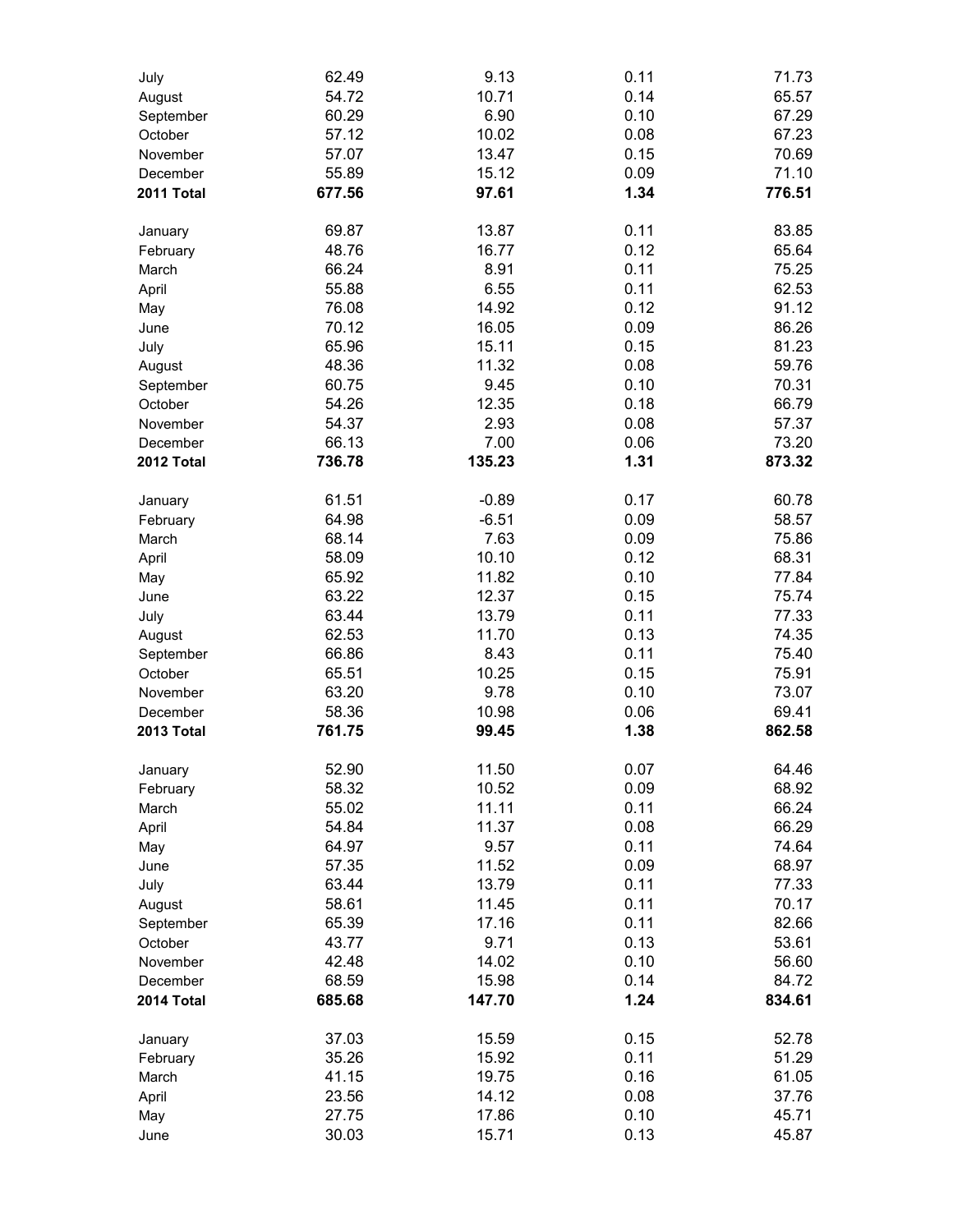| July       | 30.41  | 16.67  | 0.13 | 47.20  |
|------------|--------|--------|------|--------|
| August     | 31.93  | 14.35  | 0.13 | 46.40  |
| September  | 26.32  | 14.87  | 0.11 | 41.30  |
| October    | 13.23  | 13.53  | 0.11 | 26.86  |
| November   | 24.74  | 16.20  | 0.16 | 41.10  |
| December   | 37.55  | 15.73  | 0.10 | 53.39  |
| 2015 Total | 358.96 | 190.30 | 1.46 | 550.72 |
| January    | 20.75  | 13.02  | 0.12 | 33.89  |
| February   | 19.38  | 9.64   | 0.09 | 29.11  |
| March      | 16.80  | 7.23   | 0.07 | 24.10  |
| April      | 16.19  | 18.26  | 0.05 | 34.50  |
| May        | 16.94  | 11.89  | 0.17 | 29.00  |
| June       | 21.84  | 14.04  | 0.15 | 36.03  |
| July       | 21.24  | 9.74   | 0.12 | 31.11  |
| August     | 18.86  | 12.22  | 0.10 | 31.19  |
| September  | 17.75  | 2.33   | 0.20 | 20.29  |
| October    | 22.20  | 13.32  | 0.11 | 35.63  |
| November   | 21.11  | 7.10   | 0.13 | 28.34  |
| December   | 25.19  | 6.80   | 0.14 | 32.13  |
| 2016 Total | 238.26 | 125.61 | 1.45 | 365.31 |
| January    | 20.24  | 6.80   | 0.11 | 27.16  |
| February   | 23.72  | 9.31   | 0.10 | 33.12  |
| March      | 24.54  | 6.70   | 0.11 | 31.34  |
| April      | 16.99  | 7.52   | 0.06 | 24.56  |
| May        | 28.07  | 6.46   | 0.09 | 34.61  |
| June       | 17.73  | 11.93  | 0.15 | 29.80  |
| July       | 26.12  | 8.80   | 0.07 | 35.00  |
| August     | 20.77  | 8.61   | 0.09 | 29.47  |
| September  | 22.86  | 10.67  | 0.06 | 33.59  |
| October    | 21.09  | 11.73  | 0.07 | 32.88  |
| November   | 21.60  | 9.10   | 0.13 | 30.82  |
| December   | 22.69  | 11.91  | 0.07 | 34.68  |
| 2017 Total | 266.41 | 109.52 | 1.09 | 377.02 |
| January    | 25.61  | 12.62  | 0.10 | 38.33  |
| February   | 24.75  | 10.82  | 0.07 | 35.64  |
| March      | 28.52  | 13.32  | 0.08 | 41.92  |
| April      | 24.78  | 10.00  | 0.07 | 34.85  |
| May        | 27.28  | 15.02  | 0.12 | 42.42  |
| June       | 25.89  | 10.86  | 0.11 | 36.86  |
| July       | 32.95  | 9.83   | 0.09 | 42.87  |
| August     | 28.62  | 12.86  | 0.11 | 41.59  |
| September  | 32.18  | 13.83  | 0.07 | 46.08  |
| October    | 31.50  | 15.14  | 0.10 | 46.73  |
| November   | 23.04  | 15.43  | 1.82 | 40.29  |
| December   | 23.19  | 13.55  | 0.81 | 37.55  |
| 2018 Total | 328.30 | 153.28 | 3.55 | 485.12 |
| January    | 34.05  | 12.78  | 1.27 | 48.10  |
| February   | 23.76  | 20.22  | 0.95 | 44.93  |
| March      | 17.82  | 2.68   | 0.99 | 21.49  |
| April      | 19.16  | 16.91  | 1.13 | 37.20  |
| May        | 23.11  | 9.05   | 1.68 | 33.84  |
| June       | 26.83  | 20.23  | 0.96 | 48.02  |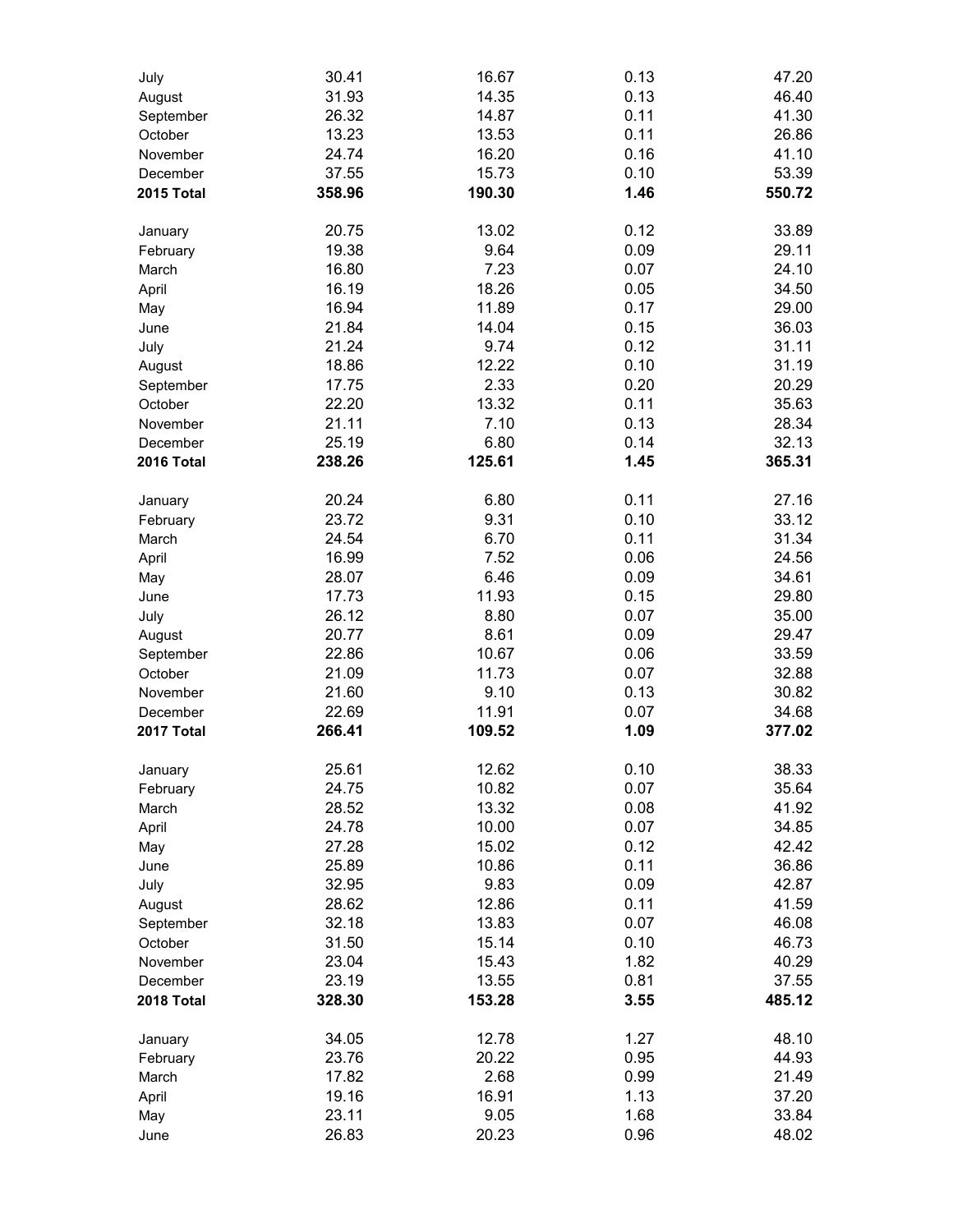| <b>DATE</b>         | OIL    | <b>GAS</b> | <b>OTHER</b><br><b>MINERALS</b> | <b>SEVERANCE</b><br><b>TOTAL</b> |
|---------------------|--------|------------|---------------------------------|----------------------------------|
|                     |        |            |                                 |                                  |
| 2021 Total          | 64.38  | 48.26      | 3.58                            | 116.22                           |
| December            |        |            |                                 |                                  |
| November            |        |            |                                 |                                  |
| October             |        |            |                                 |                                  |
| September           |        |            |                                 |                                  |
| August              |        |            |                                 |                                  |
| July                |        |            |                                 |                                  |
| June                |        |            |                                 |                                  |
| May                 |        |            |                                 |                                  |
| April               |        |            |                                 |                                  |
| March               | 23.82  | 21.67      | 1.50                            | 46.99                            |
| February            | 21.25  | 16.15      | 0.93                            | 38.33                            |
| January             | 19.31  | 10.44      | 1.15                            | 30.90                            |
|                     |        |            |                                 |                                  |
| 2021 Total          | 214.66 | 120.67     | 13.84                           | 349.17                           |
| December            | 24.25  | 9.41       | 1.43                            | 35.09                            |
| November            | 15.41  | 12.02      | 1.07                            | 28.50                            |
| October             | 18.17  | 15.70      | 1.90                            | 35.76                            |
| September           | 22.30  | 12.07      | 1.46                            | 35.83                            |
| August              | 22.23  | 12.98      | 1.05                            | 36.26                            |
| July                | 20.35  | 12.91      | 1.01                            | 34.27                            |
| June                | 18.69  | 8.31       | 1.38                            | 28.39                            |
| May                 | 20.64  | 10.55      | 0.58                            | 31.77                            |
| April               | 11.02  | 5.01       | 1.15                            | 17.18                            |
| March               | 21.91  | 14.03      | 1.16                            | 37.10                            |
| February            | 9.11   | $-2.66$    | 0.88                            | 7.33                             |
| January             | 10.58  | 10.35      | 0.76                            | 21.69                            |
|                     |        |            |                                 |                                  |
| 2020 Total          | 164.74 | 150.87     | 11.54                           | 327.15                           |
| December            | 11.95  | 10.89      | 1.77                            | 24.61                            |
| November            | 8.19   | 9.90       | 1.59                            | 19.68                            |
| October             | 10.73  | $-6.52$    | 0.87                            | 5.08                             |
| September           | 13.28  | 8.74       | 1.43                            | 23.45                            |
| August              | 11.83  | 14.01      | 1.57                            | 27.41                            |
| July                | 3.77   | 18.41      | 0.48                            | 22.66                            |
| June                | 12.31  | 10.52      | 1.19                            | 24.02                            |
| May                 | 11.18  | 15.79      | 1.48                            | 28.45                            |
| April               | 10.09  | 14.18      | 0.89                            | 25.16                            |
| March               | 24.77  | 19.97      | 0.08                            | 44.82                            |
| January<br>February | 26.16  | 23.12      | 0.07                            | 49.35                            |
|                     | 20.47  | 11.86      | 0.12                            | 32.45                            |
| 2019 Total          | 285.14 | 177.71     | 15.45                           | 478.30                           |
| December            | 22.04  | 20.65      | 1.49                            | 44.18                            |
| November            | 21.93  | 18.85      | 0.91                            | 41.69                            |
| October             | 29.26  | 15.77      | 1.43                            | 46.46                            |
| September           | 17.83  | 9.42       | 2.02                            | 29.27                            |
| August              | 22.92  | 16.46      | 1.32                            | 40.70                            |
| July                | 26.43  | 14.69      | 1.30                            | 42.42                            |
|                     |        |            |                                 |                                  |

**LOUISIANA STATE MINERAL SEVERANCE TAX REVENUE<sup>8</sup>**